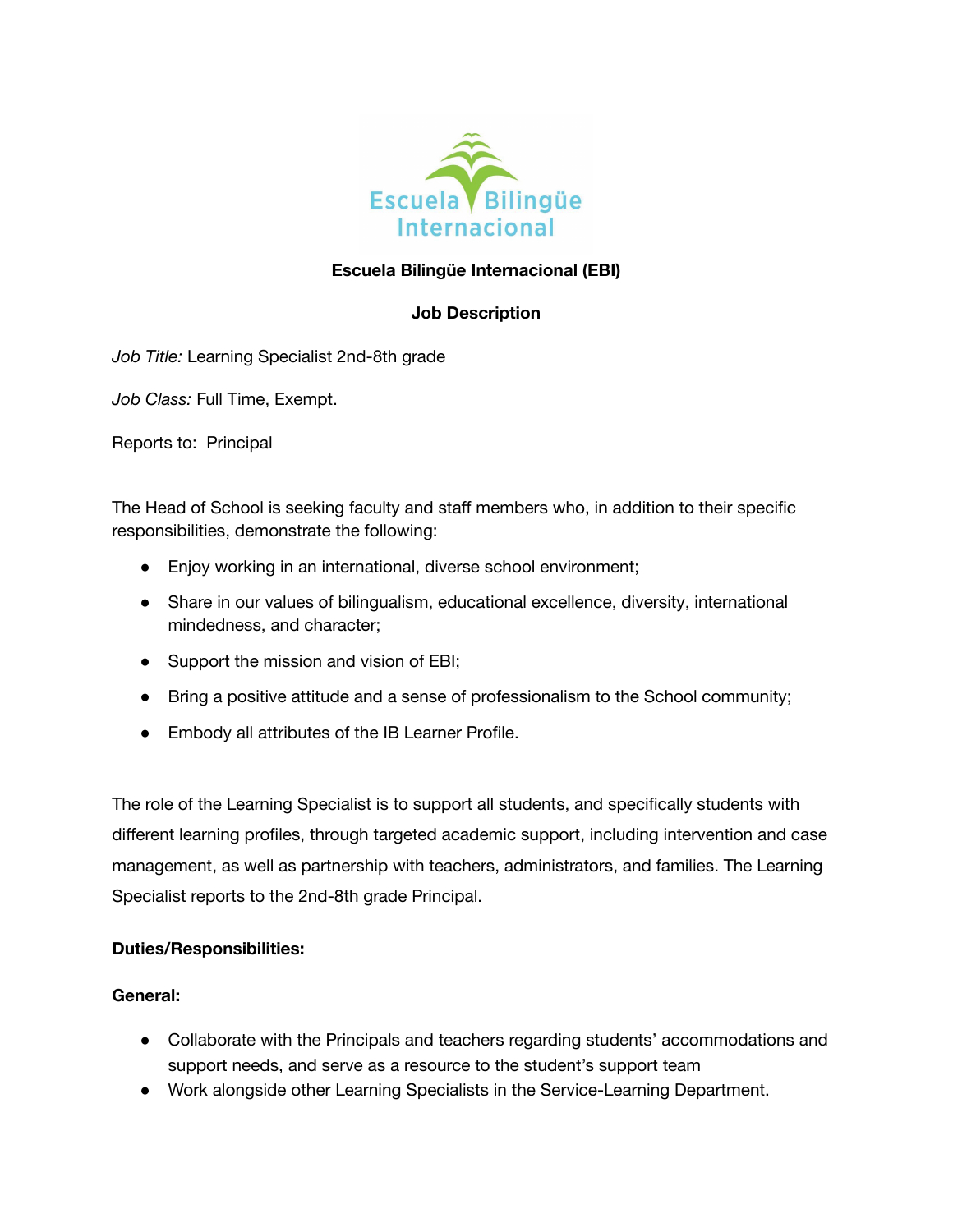- Member of Student Success team
- Work effectively with an assigned caseload of 2nd-8th grade students, providing direct support through one-to-one, small group and/or push-in support as appropriate to students' needs.
- Meet regularly to collaborate with the Learning Specialist team.
- Collaboratively develop a transition plan for students moving in and out of the division.
- Maintain appropriate confidentiality of student information within and outside the school community
- Educate faculty, families, and students about learning differences, teaching styles, and strategies, and provide feedback on professional development need opportunities.
- Collaborate to implement and coordinate the overall learning services program for second through eighth grades.
- Other duties as assigned.

#### **Identification and Screening:**

- Observe classes to get to know all learners in the division
- Screen children for learning, behavioral and developmental differences; and works with teachers and parents to recommend outside testing, tutoring, or other indicated special services.
- Make referrals to families for professional evaluation and ongoing support.

#### **Managing Student Caseload and Student Support Team:**

- Read, interpret and translate educational testing into appropriate accommodations and/or interventions.
- Create and/or update the learning plan for the students the LS caseload on an annual basis.
- Share the learning plan with teachers working with the students on the LS caseload and monitor that the learning plans are being met.
- Lead student support meetings and share information with all members of a student's learning team (student, parent, teachers, outside professionals) as necessary to ensure learning team cohesion and support the student's progress.
- Collect and maintain records, goals, notes, and progress for students on caseload.
- Collaborate with other faculty and staff as needed to best support all students.
- Communicate regularly with parents about their child's progress and invite their participation and questions.
- Facilitate and coordinate communication between families, the school, and any outside service providers or agencies to effectively support students. This includes screenings from outside contracted specialists.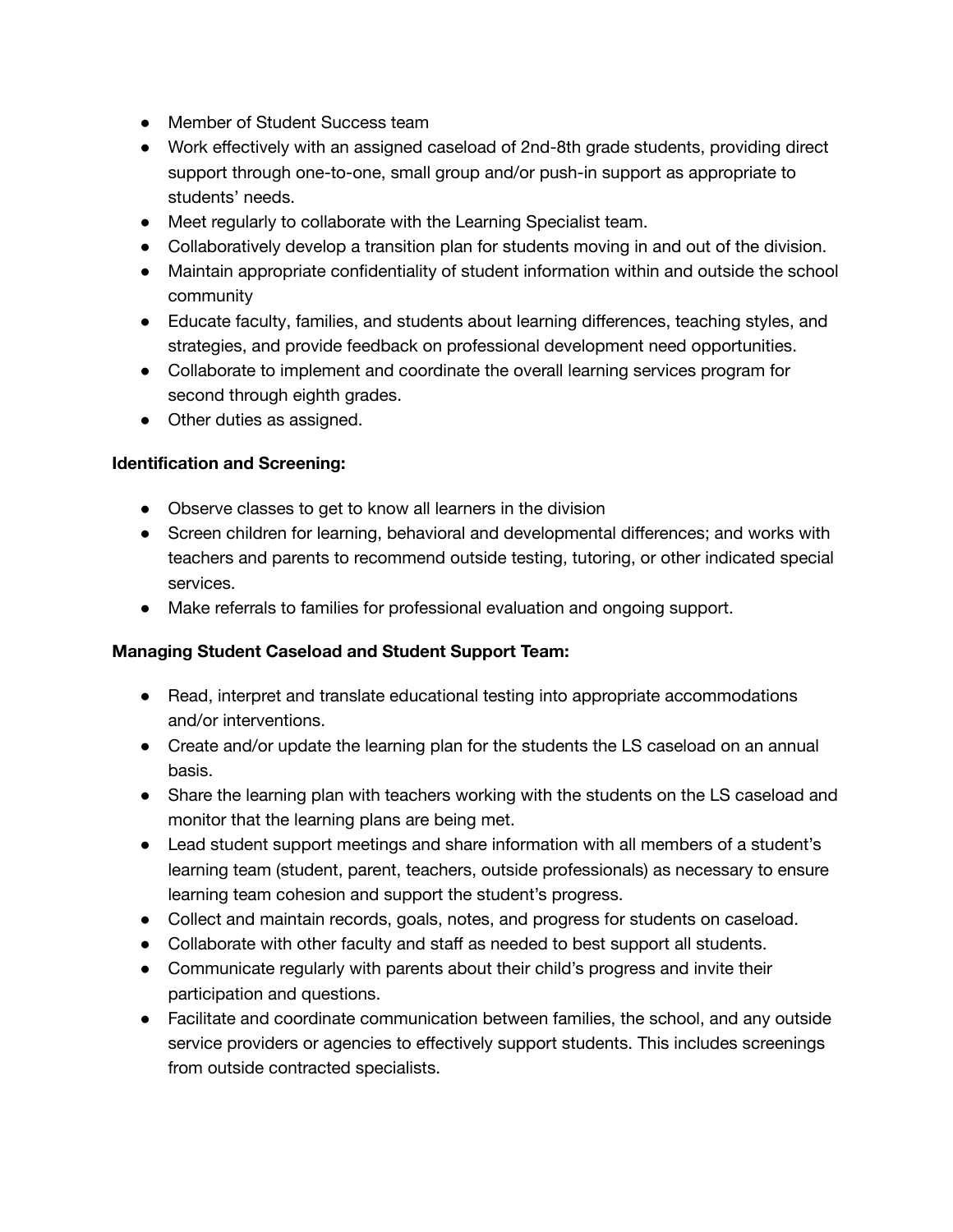- Collaborate with faculty members to recommend curricular modifications to the division head and/or implement instructional techniques to reach all learners.
- Leads the collaborative process of developing and documenting the learning plan for students on the LS caseload, for students with new diagnosis, and for students having demonstrated a learning need.

# **Supporting Faculty and Staff:**

- Work to develop faculty capacity and skills in working with all students, including students with learning differences.
- Support teachers to meet the learning needs of all students.
- Plan with teachers to create lessons and learning experiences in a differentiated manner.

# **Student Progress, Data Interpretation, and Standardized Testing:**

- Regularly review student progress indicators, including standardized test scores, with the division head to identify any indicators of students needing support
- Ensure student access to needed standardized testing accommodations and coordinate ERB testing schedule and support for teachers for all students.

### **Qualifications:**

- Master's degree in education, special education, or educational therapy
- Minimum of three years experience in elementary education
- Experience using neuropsychological evaluations, IEPs, and related educational assessment tools to assist with interpreting scores, implementing accommodations, allocating resources, and helping teachers and families understand their students' learning needs
- Excellent writing, communication, and teamwork skills
- Must be organized and detail-oriented and exhibit technical/computer skills as required for job performance
- Demonstrate an interest in staying current on education and LD research and best practices
- Demonstrate knowledge of managing student data with confidentiality
- Fluency in English and Spanish is highly preferred.